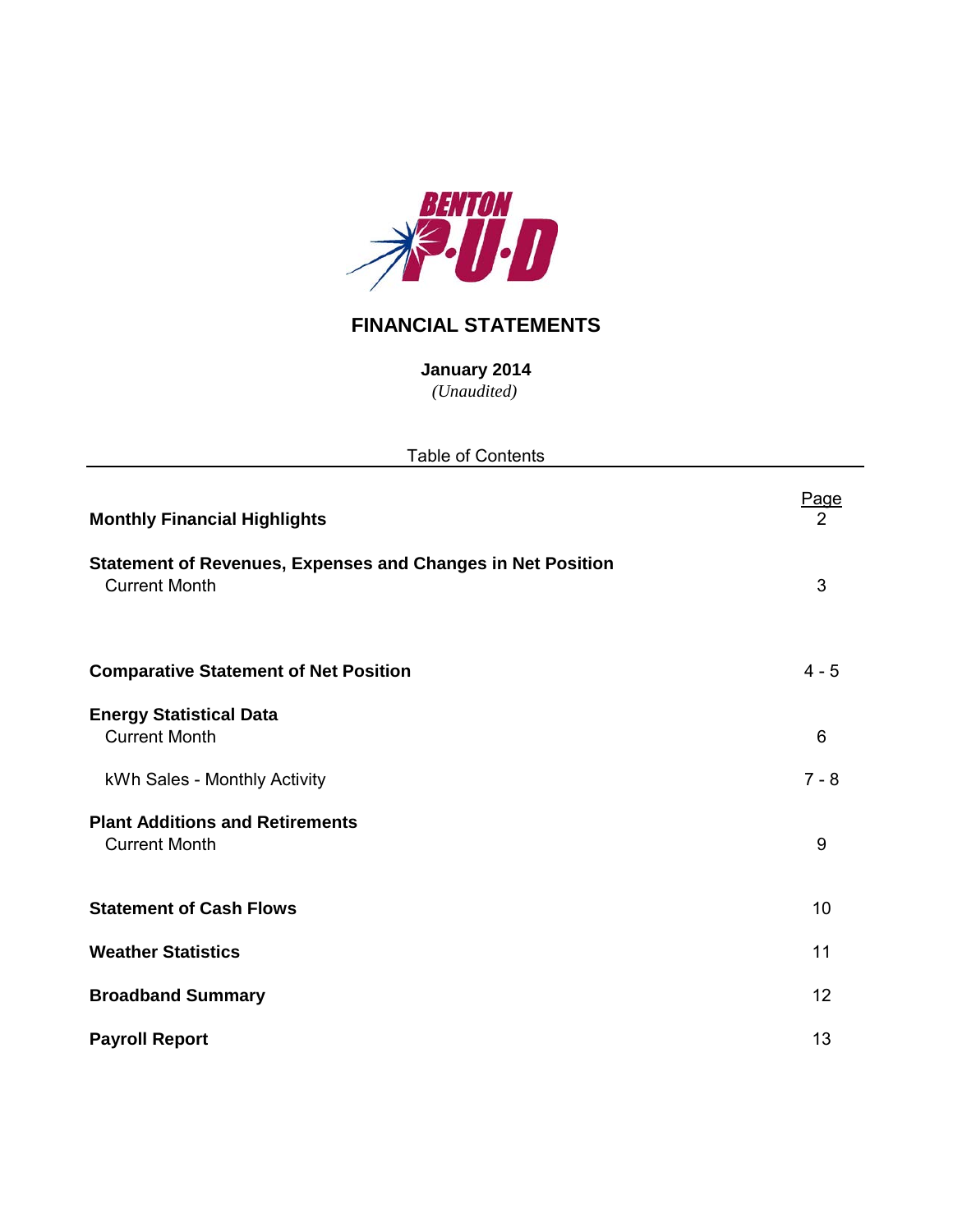

## *Financial Highlights January 2014*



Financial highlights for the month of January:

- District operations resulted in an increase in net assets of \$757,000 for the month.<br>
> The average temperature of 35.2° was 1.8° above normal. Cumulative heating de
- The average temperature of 35.2° was 1.8° above normal. Cumulative heating degree days were slightly less than last year.
- $\triangleright$  Total retail kWh billed during January was up 4% from last year and 3% below budget.
- Net power supply costs were \$6.1 million for the month with sales for resale of \$2.2 million and an average price of \$40 per MWh.<br>> January's non-power operating costs of \$1.6 million before taxes and depreciation were 14
- $\triangleright$  January's non-power operating costs of \$1.6 million before taxes and depreciation were 14% below budget.<br>  $\triangleright$  Capital expenditures were \$640,000 for the month.
- Capital expenditures were \$640,000 for the month.

|                               | (in thousands of dollars) |            |            |     |     |     |     |     |            |     |            |            |                  |                         |
|-------------------------------|---------------------------|------------|------------|-----|-----|-----|-----|-----|------------|-----|------------|------------|------------------|-------------------------|
|                               |                           |            |            |     |     |     |     |     |            |     |            |            |                  | <b>Annual</b>           |
| <b>Change in Net Position</b> | Jan                       | Feb        | <b>Mar</b> | Apr | May | Jun | Jul | Aug | <b>Sep</b> | Oct | <b>Nov</b> | <b>Dec</b> | <b>Total YTD</b> | <b>Budget</b>           |
| Actual                        | \$757                     |            |            |     |     |     |     |     |            |     |            |            | \$757            |                         |
| Budget                        | \$648                     |            |            |     |     |     |     |     |            |     |            |            | \$648            | (\$121)                 |
|                               |                           |            |            |     |     |     |     |     |            |     |            |            |                  |                         |
| <b>Net Power Costs</b>        | Jan                       | <b>Feb</b> | Mar        | Apr | May | Jun | Jul | Aug | Sep        | Oct | <b>Nov</b> | <b>Dec</b> | Total            | Annual<br><b>Budget</b> |
| Power Supply Costs            | \$8,358                   |            |            |     |     |     |     |     |            |     |            |            | \$8,358          | \$90,607                |
| Less: Sales for Resale        | (2,249)                   |            |            |     |     |     |     |     |            |     |            |            | (2, 249)         | (14,600)                |
| <b>Net Power Costs</b>        | \$6,109                   |            |            |     |     |     |     |     |            |     |            |            | \$6,109          | \$76,007                |
|                               |                           |            |            |     |     |     |     |     |            |     |            |            |                  |                         |
|                               |                           |            |            |     |     |     |     |     |            |     |            |            |                  | <b>Annual</b>           |
| <b>Net Capital Costs</b>      | Jan                       | Feb        | <b>Mar</b> | Apr | May | Jun | Jul | Aug | <b>Sep</b> | Oct | <b>Nov</b> | <b>Dec</b> | <b>Total</b>     | <b>Budget</b>           |
| <b>Capital Expenditures</b>   | \$640                     |            |            |     |     |     |     |     |            |     |            |            | \$640            | \$15,108                |
| Less: Capital Contributions   | (21)                      |            |            |     |     |     |     |     |            |     |            |            | (21)             | (1,431)                 |
| <b>Net Capital Costs</b>      | \$618                     |            |            |     |     |     |     |     |            |     |            |            | \$618            | \$13,677                |
|                               |                           |            |            |     |     |     |     |     |            |     |            |            |                  |                         |
|                               |                           |            |            |     |     |     |     |     |            |     |            |            |                  | <b>Annual</b>           |
| <b>Load Statistics</b>        | Jan                       | Feb        | Mar        | Apr | May | Jun | Jul | Aug | Sep        | Oct | <b>Nov</b> | <b>Dec</b> | <b>Total</b>     | <b>Budget</b>           |
| aMW - Retail Sales Billed     | 194                       |            |            |     |     |     |     |     |            |     |            |            | 194              | 196                     |
| aMW - Sales for Resale        | 75                        |            |            |     |     |     |     |     |            |     |            |            | 75               | 39                      |







| <b>Current Ratio</b>                    | 3.78:1 |
|-----------------------------------------|--------|
| Debt Service Coverage (2011 actual)     | 4.03   |
| Debt Service Coverage (2012 actual)     | 3.60   |
| Debt Service Coverage (2013 actual)     | 3.06   |
| Debt Service Coverage (2014 projection) | 2.76   |
| (includes capital contributions)        |        |

| <b>Other Statistics</b>                 |    |        |         |  |  |  |  |  |
|-----------------------------------------|----|--------|---------|--|--|--|--|--|
| Unrestricted Undesignated Reserves      | \$ | 33.7   | million |  |  |  |  |  |
| Rate Stabilization Account (designated) | \$ | 7.5    | million |  |  |  |  |  |
| Debt Service Reserve Fund (designated)  | \$ | 4.0    | million |  |  |  |  |  |
| BTOP Reserve (designated)               | \$ | 0.3    | million |  |  |  |  |  |
| Bond Principal & Interest (restricted)  | \$ | 1.4    | million |  |  |  |  |  |
| <b>Net Utility Plant</b>                | \$ | 122.5  | million |  |  |  |  |  |
| Long-Term Debt                          | \$ | 60.7   | million |  |  |  |  |  |
| <b>Active Service Agreements</b>        |    | 49.840 |         |  |  |  |  |  |
| Non-Contingent Employees                |    | 151.25 |         |  |  |  |  |  |
| Contingent YTD FTE's                    |    | 0.13   |         |  |  |  |  |  |
|                                         |    |        |         |  |  |  |  |  |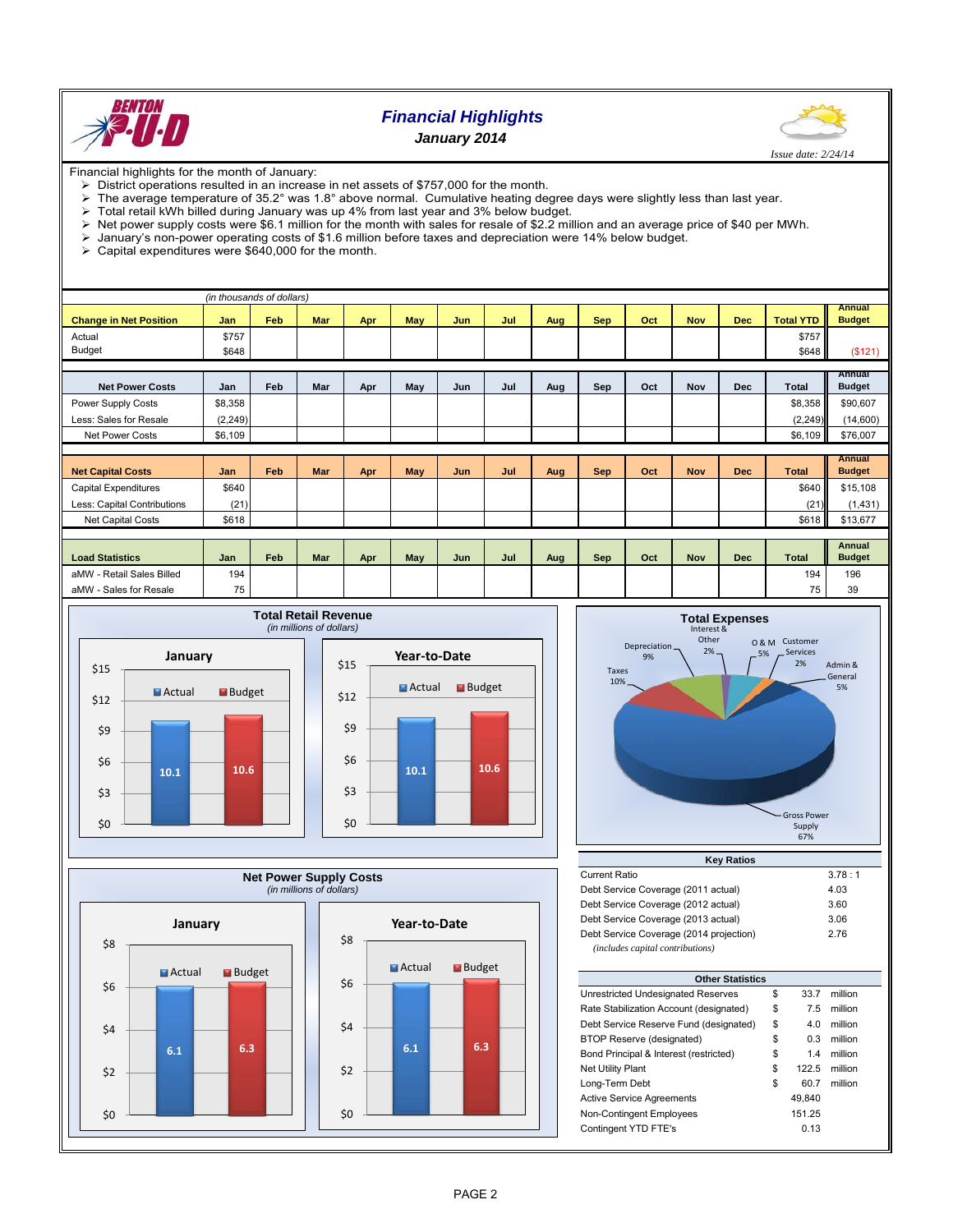## **PUBLIC UTILITY DISTRICT NO.1 OF BENTON COUNTY STATEMENT OF REVENUES, EXPENSES, AND CHANGE IN NET POSITION CURRENT MONTH**

|                                                                                  |               | 1/31/2014     |                          | 1/31/2013            |                          |  |
|----------------------------------------------------------------------------------|---------------|---------------|--------------------------|----------------------|--------------------------|--|
|                                                                                  | <b>ACTUAL</b> | <b>BUDGET</b> | <b>PCT</b><br><b>VAR</b> | <b>ACTUAL</b>        | <b>PCT</b><br><b>VAR</b> |  |
| <b>OPERATING REVENUES</b>                                                        |               |               |                          |                      |                          |  |
| Energy Sales - Retail                                                            | \$10,070,658  | \$10,622,419  | $-5%$                    | \$10,015,638         | 1%                       |  |
| <b>Energy Sales for Resale</b>                                                   | 2,248,820     | 1,630,751     | 38%                      | 1,438,506            | 56%                      |  |
| Transmission of Power for Others                                                 | 40,600        | 41,667        | $-3%$                    | 62,704               | $-35%$                   |  |
| <b>Broadband Revenue</b>                                                         | 206,073       | 157,173       | 31%                      | 161,176              | 28%                      |  |
| <b>Other Revenue</b>                                                             | 400,780       | 416,212       | $-4%$                    | 404,204              | $-1%$                    |  |
| <b>TOTAL OPERATING REVENUES</b>                                                  | 12,966,930    | 12,868,222    | 1%                       | 12,082,228           | 7%                       |  |
| <b>OPERATING EXPENSES</b>                                                        |               |               |                          |                      |                          |  |
| <b>Purchased Power</b>                                                           | 7,220,915     | 6,764,518     | 7%                       | 5,967,739            | 21%                      |  |
| <b>Purchased Transmission &amp; Ancillary Services</b>                           | 1,097,134     | 1,061,072     | 3%                       | 1,018,850            | 8%                       |  |
| <b>Conservation Program</b>                                                      | 40,140        | 110,322       | $-64%$                   | 162,777              | $-75%$                   |  |
| <b>Total Power Supply</b>                                                        | 8,358,189     | 7,935,913     | 5%                       | 7,149,366            | 17%                      |  |
| Transmission Operation & Maintenance                                             | 1,124         | 2,083         | -46%                     |                      | n/a                      |  |
| Distribution Operation & Maintenance                                             | 672,360       | 730,936       | $-8%$                    | 604,881              | 11%                      |  |
| <b>Broadband Expense</b>                                                         | 13,608        | 60,186        | $-77%$                   | 11,789               | 15%                      |  |
| Customer Accounting, Collection & Information                                    | 262,749       | 397,099       | $-34%$                   | 250,939              | 5%                       |  |
| <b>Administrative &amp; General</b>                                              | 660,115       | 687,971       | $-4%$                    | 661,393              | 0%                       |  |
| Subtotal before Taxes & Depreciation                                             | 1,609,956     | 1,878,274     | $-14%$                   | 1,529,001            | 5%                       |  |
| Taxes                                                                            | 1,231,153     | 1,213,193     | 1%                       | 1,203,231            | 2%                       |  |
| Depreciation & Amortization                                                      | 1,148,133     | 1,100,750     | 4%                       | 1,070,035            | 7%                       |  |
| <b>Total Other Operating Expenses</b>                                            | 3,989,243     | 4,192,217     | $-5%$                    | 3,802,266            | 5%                       |  |
| <b>TOTAL OPERATING EXPENSES</b>                                                  | 12,347,432    | 12,128,130    | 2%                       | 10,951,632           | 13%                      |  |
| <b>OPERATING INCOME (LOSS)</b>                                                   | 619,499       | 740,092       | -16%                     | 1,130,596            | $-45%$                   |  |
| <b>NONOPERATING REVENUES &amp; EXPENSES</b>                                      |               |               |                          |                      |                          |  |
| Interest Income                                                                  | 266,831       | 20,833        | n/a                      | 19,667               | n/a                      |  |
| Other Income                                                                     | 47,668        | 31,339        | 52%                      | 31,348               | 52%                      |  |
| Other Expense                                                                    |               |               | n/a                      |                      | n/a                      |  |
| <b>Interest Expense</b><br>Debt Discount/Premium Amortization & Bond Issue Costs | (235, 611)    | (230, 315)    | 2%<br>0%                 | (242, 325)<br>44,004 | $-3%$<br>$-15%$          |  |
| Loss in Joint Ventures/Special Assessments                                       | 37,227        | 37,228        | n/a                      |                      | n/a                      |  |
| <b>TOTAL NONOPERATING REVENUES &amp; EXPENSES</b>                                | 116,115       | (140, 915)    | $-182%$                  | (147, 306)           | $-179%$                  |  |
|                                                                                  |               |               |                          |                      |                          |  |
| <b>INCOME (LOSS) BEFORE CAPITAL CONTRIBUTIONS &amp;</b>                          |               |               |                          |                      |                          |  |
| <b>EXTRAORDINARY ITEMS</b>                                                       | 735,614       | 599,177       | 23%                      | 983,290              | $-25%$                   |  |
| <b>CAPITAL CONTRIBUTIONS</b>                                                     | 21,246        | 49,114        | -57%                     | 130,216              | $-84%$                   |  |
| <b>EXTRAORDINARY ITEMS</b>                                                       |               |               | n/a                      |                      | n/a                      |  |
| <b>CHANGE IN NET POSITION</b>                                                    | \$756,860     | \$648,291     | 17%                      | \$1,113,507          | $-32%$                   |  |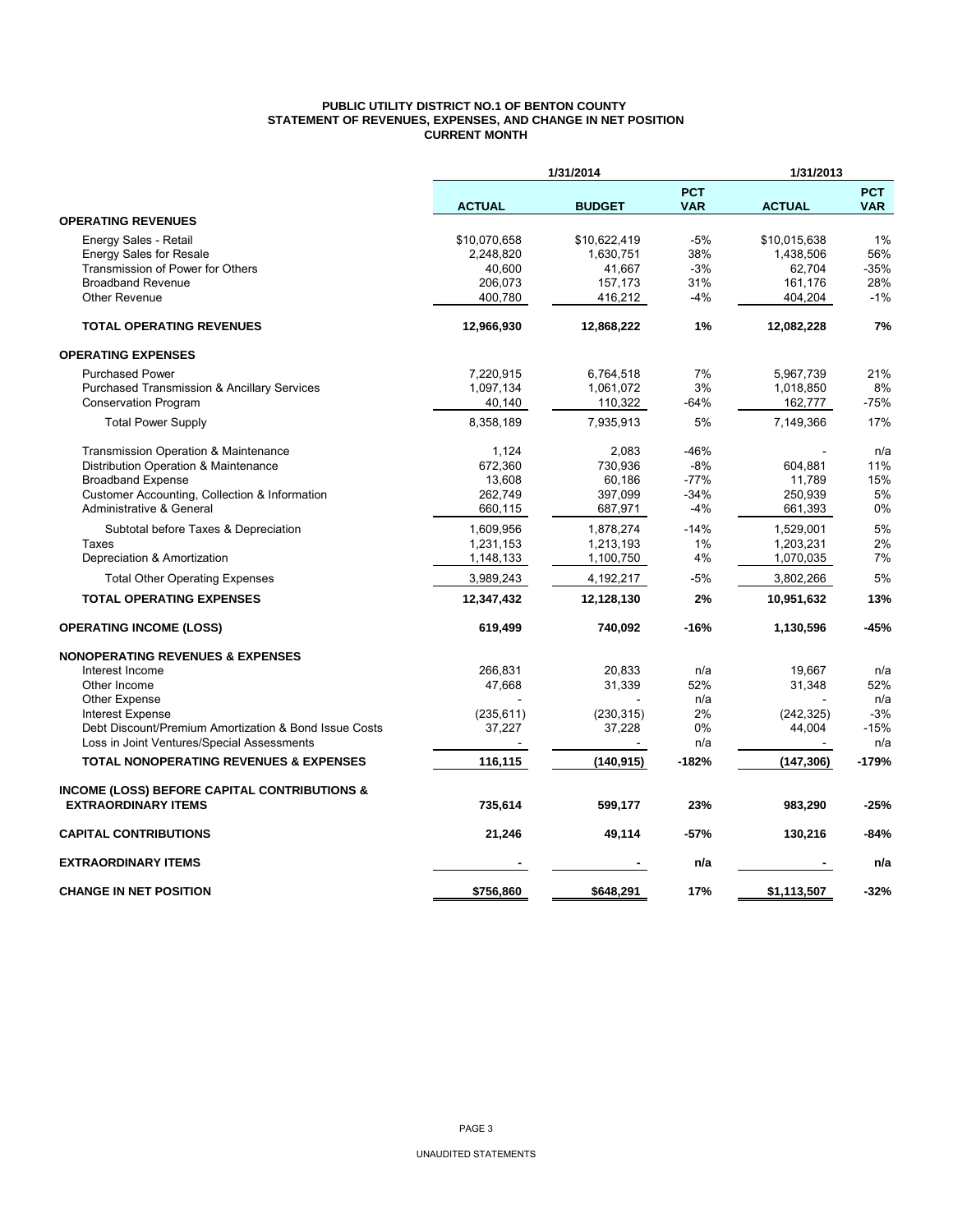#### **PUBLIC UTILITY DISTRICT NO. 1 OF BENTON COUNTY COMPARATIVE STATEMENT OF NET POSITION ASSETS & DEFERRED OUTFLOWS OF RESOURCES**

|                                                           | 1/31/2014     | 1/31/2013       | Increase/(Decrease)<br><b>Amount</b> | Percent |  |  |
|-----------------------------------------------------------|---------------|-----------------|--------------------------------------|---------|--|--|
| <b>ASSETS</b>                                             |               |                 |                                      |         |  |  |
| <b>CURRENT ASSETS</b>                                     |               |                 |                                      |         |  |  |
| Cash & Cash Equivalents                                   |               |                 |                                      |         |  |  |
| Unrestricted Cash & Cash Equivalents                      | \$16,731,462  | \$26,689,748    | (\$9,958,286)                        |         |  |  |
| Investments                                               | 18,340,507    | 17,310,120      | 1,030,387                            |         |  |  |
| Designated Rate Stabilization Fund                        | 7,500,000     | 7,500,000       |                                      |         |  |  |
| Designated Debt Service Reserve Fund                      | 4,000,000     | 4,000,000       |                                      |         |  |  |
| Designated BTOP Reserve Fund                              | 348,813       | 348,813         |                                      |         |  |  |
| Accounts Receivable, net                                  | 9,263,957     | 9,249,280       | 14,677                               |         |  |  |
| <b>BPA Prepay Receivable</b>                              | 600,000       |                 | 600,000                              |         |  |  |
| Accrued Interest Receivable                               | 79,296        | 94,803          | (15, 507)                            |         |  |  |
| Wholesale Power Receivable                                | 1,833,035     | 1,038,671       | 794,364                              |         |  |  |
| <b>Accrued Unbilled Revenue</b>                           | 3,700,000     | 3,900,000       | (200,000)                            |         |  |  |
| <b>Inventory Materials &amp; Supplies</b>                 | 4,984,709     | 4,302,166       | 682,543                              |         |  |  |
| Prepaid Expenses & Option Premiums                        | 524,532       | 244,596         | 279,936                              |         |  |  |
| <b>Total Current Assets</b>                               | 67,906,310    | 74,678,196      | (6,771,886)                          | $-9%$   |  |  |
| <b>NONCURRENT ASSETS</b>                                  |               |                 |                                      |         |  |  |
| Restricted Bond Reserve Fund                              | 140,017       | 140,017         |                                      |         |  |  |
| <b>Other Receivables</b>                                  | 90,799        | 103,017         | (12, 218)                            |         |  |  |
| <b>BPA Prepay Receivable</b>                              | 8,200,000     |                 | 8,200,000                            |         |  |  |
| Deferred Purchased Power Costs                            | 8,280,802     | 9,373,924       | (1,093,122)                          |         |  |  |
| Other Deferred Charges                                    | 112,074       | 137,331         | (25, 257)                            |         |  |  |
|                                                           | 16,823,693    | 9,754,289       | (1, 130, 596)                        | 72%     |  |  |
| <b>Utility Plant</b>                                      |               |                 |                                      |         |  |  |
| Land and Intangible Plant                                 | 3,355,024     | 3,247,293       | 107,731                              |         |  |  |
| <b>Electric Plant in Service</b>                          | 275,293,762   | 262,864,668     | 12,429,094                           |         |  |  |
| <b>Construction Work in Progress</b>                      | 2,956,467     | 3,317,054       | (360, 587)                           |         |  |  |
| <b>Accumulated Depreciation</b>                           | (159,091,122) | (147, 382, 229) | (11, 708, 893)                       |         |  |  |
| <b>Net Utility Plant</b>                                  | 122,514,131   | 122,046,786     | 467,346                              | 0%      |  |  |
| <b>Total Noncurrent Assets</b>                            | 139,337,825   | 131,801,074     | 7,536,750                            | 6%      |  |  |
| <b>Total Assets</b>                                       | 207,244,135   | 206,479,270     | 764,864                              | 0%      |  |  |
|                                                           |               |                 |                                      |         |  |  |
| DEFERRED OUTFLOWS OF RESOURCES                            |               |                 |                                      |         |  |  |
| Unamortized Loss on Defeased Debt                         | 185,535       | 256,297         | (70, 761)                            |         |  |  |
| Accumulated Decrease in Fair Value of Hedging Derivatives | 970,936       | 57,593          | 913,342                              |         |  |  |
| <b>Total Deferred Outflows of Resources</b>               | 1,156,471     | 313,890         | 842,581                              |         |  |  |
|                                                           |               |                 |                                      |         |  |  |
| TOTAL ASSETS & DEFERRED OUTFLOWS OF RESOURCES             | \$208,400,606 | \$206,793,160   | \$1,607,445                          | 1%      |  |  |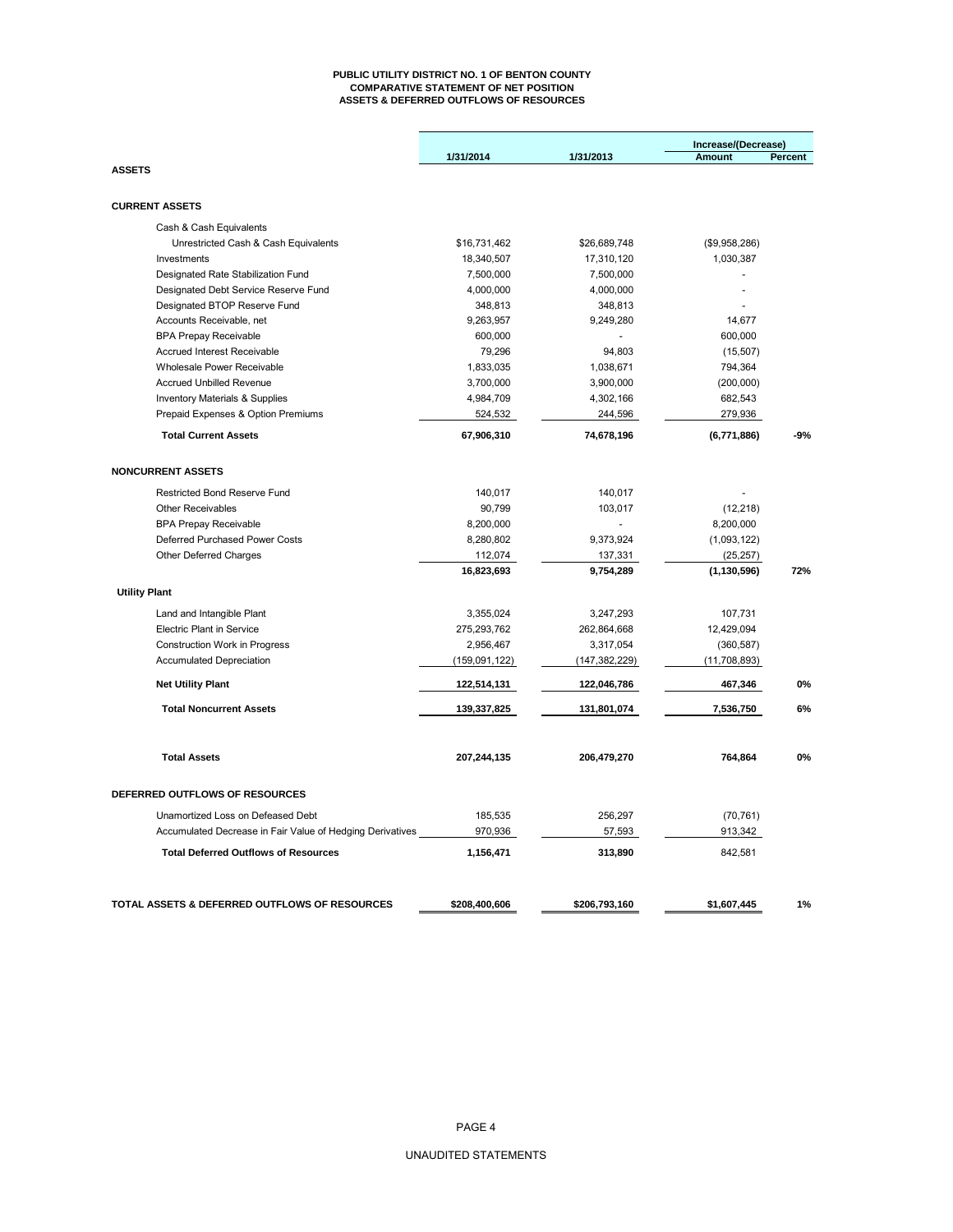#### **PUBLIC UTILITY DISTRICT NO. 1 OF BENTON COUNTY COMPARATIVE STATEMENT OF NET POSITION LIABILITIES AND DEFERRED INFLOWS OF RESOURCES**

|                                                                   |               |               | Increase/(Decrease) |         |
|-------------------------------------------------------------------|---------------|---------------|---------------------|---------|
|                                                                   | 1/31/2014     | 1/31/2013     | Amount              | Percent |
| <b>LIABILITIES</b>                                                |               |               |                     |         |
| <b>CURRENT LIABILITIES</b>                                        |               |               |                     |         |
|                                                                   |               |               |                     |         |
| <b>Warrants Outstanding</b>                                       | \$273,898     | \$231,496     | \$42,402            |         |
| <b>Accounts Payable</b>                                           | 8,030,162     | 6,668,393     | 1,361,769           |         |
| <b>Customer Deposits</b>                                          | 1,328,631     | 1,249,328     | 79,303              |         |
| <b>Accrued Taxes Payable</b>                                      | 3,580,824     | 3,466,223     | 114,601             |         |
| Other Current & Accrued Liabilities                               | 1,089,365     | 1,315,542     | (226, 176)          |         |
| <b>Accrued Interest Payable</b><br>Revenue Bonds, Current Portion | 638,929       | 662,360       | (23, 432)           |         |
|                                                                   | 3,035,000     | 2,940,000     | 95,000              |         |
| <b>Total Current Liabilities</b>                                  | 17,976,808    | 16,533,342    | 1,443,467           | 9%      |
| <b>NONCURRENT LIABILITIES</b>                                     |               |               |                     |         |
| 2005 Bond Issue                                                   | 1,900,000     | 3,040,000     | (1, 140, 000)       |         |
| 2010 Bond Issue                                                   | 17,345,000    | 17,345,000    |                     |         |
| 2011 Bond Issue                                                   | 34,355,000    | 36,250,000    | (1,895,000)         |         |
| Unamortized Premium & Discount                                    | 4,030,294     | 4,553,931     | (523, 637)          |         |
| Deferred Revenue                                                  | 230,897       | 1,266,176     | (1,035,278)         |         |
| <b>BPA Prepay Incentive Credit</b>                                | 2,365,119     |               | 2,365,119           |         |
| <b>Other Liabilities</b>                                          | 2,781,461     | 1,737,204     | 1,044,257           |         |
| <b>Total Noncurrent Liabilities</b>                               | 63,007,772    | 64,192,311    | (1, 184, 539)       | $-2%$   |
| <b>Total Liabilities</b>                                          | 80,984,580    | 80,725,653    | 258,927             | 0%      |
| DEFERRED INFLOWS OF RESOURCES                                     |               |               |                     |         |
|                                                                   |               |               |                     |         |
| Accumulated Increase in Fair Value of Hedging Derivatives         | 279,135       | 793,856       | (514, 722)          |         |
| <b>Total Deferred Inflows of Resources</b>                        | 279,135       | 793,856       | (514, 722)          | $-65%$  |
| <b>NET POSITION</b>                                               |               |               |                     |         |
| Net Investment in Capital Assets                                  | 62,034,372    | 58,174,151    | 3,860,221           |         |
| <b>Restricted for Debt Service</b>                                | 140,017       | 140,017       |                     |         |
| Unrestricted                                                      | 64,962,501    | 66,959,483    | (1,996,982)         |         |
| <b>Total Net Position</b>                                         | 127,136,891   | 125,273,651   | 1,863,240           | 1%      |
| TOTAL NET POSITION, LIABILITIES AND                               |               |               |                     |         |
| DEFERRED INFLOWS OF RESOURCES                                     |               |               |                     |         |
|                                                                   | \$208,400,606 | \$206,793,160 | \$1,607,445         | 1%      |
|                                                                   |               |               |                     |         |
| <b>CURRENT RATIO:</b>                                             | 3.78:1        | 4.52:1        |                     |         |
| (Current Assets / Current Liabilities)                            |               |               |                     |         |
| <b>WORKING CAPITAL:</b>                                           | \$49,929,502  | \$58,144,854  | (\$8,215,352)       | $-14%$  |
| (Current Assets less Current Liabilities)                         |               |               |                     |         |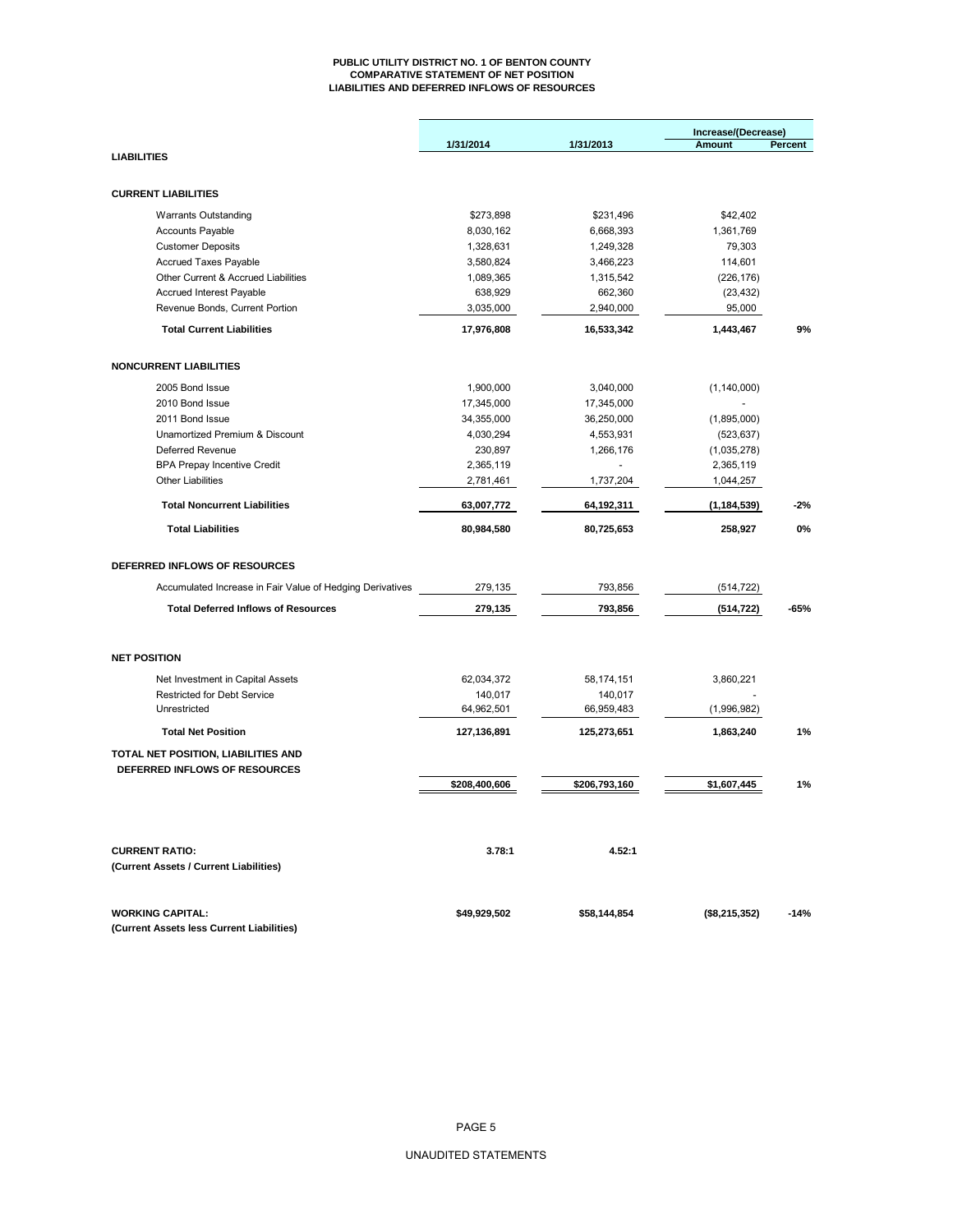#### **PUBLIC UTILITY DISTRICT NO. 1 OF BENTON COUNTY ENERGY STATISTICAL DATA CURRENT MONTH**

|                                                                              | 1/31/2014                  |                            |                | 1/31/2013                  |             |
|------------------------------------------------------------------------------|----------------------------|----------------------------|----------------|----------------------------|-------------|
|                                                                              |                            |                            | <b>PCT</b>     |                            | <b>PCT</b>  |
| <b>ENERGY SALES RETAIL - REVENUE</b>                                         | <b>ACTUAL</b>              | <b>BUDGET</b>              | <b>VAR</b>     | <b>ACTUAL</b>              | <b>VAR</b>  |
| Residential                                                                  | \$6,642,377                | \$6,781,610                | $-2%$          | \$6,298,876                | 5%          |
| <b>Small General Service</b>                                                 | 799,330                    | 793,185                    | 1%             | 762,187                    | 5%          |
| <b>Medium General Service</b>                                                | 1,097,367                  | 1,229,017                  | $-11%$         | 1,030,341                  | 7%          |
| Large General Service                                                        | 1,100,107                  | 1,308,847                  | $-16%$         | 1,124,202                  | $-2%$       |
| Large Industrial                                                             | 294,101                    | 329,895                    | $-11%$         | 297,140                    | $-1%$       |
| Small Irrigation                                                             |                            | 490                        | n/a            | 7                          | n/a         |
| Large Irrigation                                                             | 14,462                     | 20,311                     | $-29%$         | 14,200                     | 2%          |
| <b>Street Lights</b>                                                         | 17,733                     | 17,281                     | 3%             | 18,367                     | $-3%$       |
| Security Lights<br><b>Unmetered Accounts</b>                                 | 20,423<br>13,996           | 20,553<br>14,492           | $-1%$<br>$-3%$ | 20,254<br>13,850           | 1%<br>1%    |
| <b>Billed Revenues Before Taxes</b>                                          | \$9,999,898                | \$10,515,681               | -5%            | \$9,579,423                | 4%          |
| <b>City Occupation Taxes</b>                                                 | 592,761                    | 629,988                    | -6%            | 559,215                    | 6%          |
| Bad Debt Expense (reduced from 0.25% to 0.2% of retail sales in August 2013) | (22,000)                   | (23, 250)                  | $-5%$          | (26,000)                   | $-15%$      |
| <b>Unbilled Revenue</b>                                                      | (500,000)                  | (500,000)                  | 0%             | (97,000)                   | 415%        |
| <b>TOTAL SALES - REVENUE</b>                                                 | \$10,070,658               | \$10,622,419               | -5%            | \$10,015,638               | 1%          |
|                                                                              |                            |                            |                |                            |             |
| <b>ENERGY SALES RETAIL - kWh</b>                                             |                            |                            |                |                            |             |
| Residential                                                                  | 90,995,045                 | 92,963,309                 | $-2%$          | 85,933,904                 | 6%          |
| <b>Small General Service</b>                                                 | 12,002,884                 | 11,839,330                 | 1%             | 11,394,724                 | 5%          |
| <b>Medium General Service</b>                                                | 16,255,765                 | 16,895,834                 | $-4%$          | 15,375,716                 | 6%          |
| Large General Service                                                        | 18,043,140                 | 19,559,560                 | $-8%$          | 18,363,206                 | $-2%$       |
| Large Industrial                                                             | 6,203,055                  | 6,986,608                  | $-11%$         | 6,303,530                  | $-2%$       |
| Small Irrigation                                                             |                            | 2,441                      | n/a            | 101                        | n/a         |
| Large Irrigation                                                             | 247,328                    | 333,642                    | $-26%$         | 259,061                    | $-5%$       |
| <b>Street Lights</b>                                                         | 229,425                    | 247,321                    | $-7%$          | 229,267                    | 0%          |
| Security Lights                                                              | 103,678                    | 89,113                     | 16%            | 104,964                    | $-1%$       |
| <b>Unmetered Accounts</b><br><b>TOTAL kWh BILLED</b>                         | 247,686<br>144,328,006     | 245,620<br>149,162,778     | 1%<br>$-3%$    | 243,914<br>138,208,387     | 2%<br>4%    |
|                                                                              |                            |                            |                |                            |             |
| <b>NET POWER COST</b>                                                        |                            |                            |                |                            |             |
| <b>BPA Power Costs</b>                                                       |                            |                            |                |                            |             |
| Slice                                                                        | \$2,687,526                | \$2,687,244                | 0%             | \$2,679,196                | 0%          |
| <b>Block</b>                                                                 | 2,035,011                  | 2,035,041                  | 0%             | 1,838,272                  | 11%         |
| Subtotal                                                                     | 4,722,537                  | 4,722,285                  | 0%             | 4,517,468                  | 5%          |
| <b>Other Power Purchases</b>                                                 | 868,521                    | 477,232                    | 82%            | 819,811                    | 6%          |
| Frederickson                                                                 | 1,629,857                  | 1,565,001                  | 4%             | 630,460                    | 159%        |
| Transmission                                                                 | 738,657                    | 738,457                    | 0%             | 639,214                    | 16%         |
| Ancillary                                                                    | 358,477                    | 322,615                    | 11%            | 379,636                    | $-6%$       |
| <b>Conservation Program</b>                                                  | 40,140                     | 110,322                    | $-64%$         | 162,777                    | $-75%$      |
| <b>Gross Power Costs</b>                                                     | 8,358,189                  | 7,935,913                  | 5%             | 7,149,366                  | 17%         |
| Less Sales for Resale-Energy                                                 | (2,248,820)                | (1,630,751)                | 38%            | (1,438,506)                | 56%         |
| Less Sales for Resale-Gas                                                    |                            |                            | n/a            |                            | n/a         |
| Less Transmission of Power for Others<br><b>NET POWER COSTS</b>              | (40, 600)<br>\$6,068,769   | (41, 667)<br>\$6,263,495   | -3%<br>-3%     | (62, 704)<br>\$5,648,156   | -35%<br>7%  |
|                                                                              |                            |                            |                |                            |             |
| <b>NET POWER - kWh</b>                                                       |                            |                            |                |                            |             |
| <b>BPA Power Costs</b>                                                       |                            |                            |                |                            |             |
| Slice                                                                        | 81,904,000                 | 79,877,188                 | 3%             | 106,520,000                | $-23%$      |
| <b>Block</b>                                                                 | 79,126,000                 | 79,126,402                 | 0%             | 74,838,000                 | 6%          |
| Subtotal                                                                     | 161,030,000                | 159,003,590                | 1%             | 181,358,000                | $-11%$      |
| <b>Other Power Purchases</b>                                                 | 15,631,894                 | 9,364,414                  | 67%            | 19,074,084                 | $-18%$      |
| Frederickson                                                                 | 24,914,000                 | 37,200,000                 | -33%           |                            | n/a         |
| Gross Power kWh                                                              | 201,575,894                | 205,568,004                | $-2%$          | 200,432,084                | 1%          |
| Less Sales for Resale                                                        | (55,863,000)               | (15,023,337)               | 272%           | (47, 630, 000)             | 17%         |
| Less Transmission Losses/Imbalance<br><b>NET POWER - kWh</b>                 | (3.044.000)<br>142,668,894 | (2,387,991)<br>188,156,676 | 27%<br>-24%    | (3,830,000)<br>148,972,084 | -21%<br>-4% |
|                                                                              |                            |                            |                |                            |             |
| <b>COST PER MWh: (dollars)</b>                                               |                            |                            |                |                            |             |
| Gross Power Cost (average)                                                   | \$41.46                    | \$38.60                    | 7%             | \$35.67                    | 16%         |
| Net Power Cost                                                               | \$42.54                    | \$33.29                    | 28%            | \$37.91                    | 12%         |
| <b>BPA Power Cost</b>                                                        | \$29.33                    | \$29.70                    | $-1%$          | \$24.91                    | 18%         |
| Sales for Resale                                                             | \$40.26                    | \$32.71                    | 23%            | \$30.20                    | 33%         |
|                                                                              |                            |                            |                |                            |             |
| <b>ACTIVE SERVICE AGREEMENTS:</b>                                            |                            |                            |                |                            |             |
| Residential                                                                  | 41,575                     |                            |                | 41,033                     | 1%          |
| <b>Small General Service</b>                                                 | 4,714                      |                            |                | 4,648                      | 1%          |
| <b>Medium General Service</b>                                                | 756                        |                            |                | 741                        | 2%          |
| Large General Service                                                        | 146                        |                            |                | 143                        | 2%          |
| Large Industrial                                                             | 3                          |                            |                | 3                          | 0%          |
| Small Irrigation                                                             | 564                        |                            |                | 555                        | 2%          |
| Large Irrigation<br><b>Street Lights</b>                                     | 215<br>9                   |                            |                | 161<br>9                   | 34%<br>0%   |
| <b>Security Lights</b>                                                       | 1,501                      |                            |                | 1,479                      | 1%          |
| <b>Unmetered Accounts</b>                                                    | 357                        |                            |                | 351                        | 2%          |
| <b>TOTAL</b>                                                                 | 49,840                     |                            |                | 49,123                     | 1%          |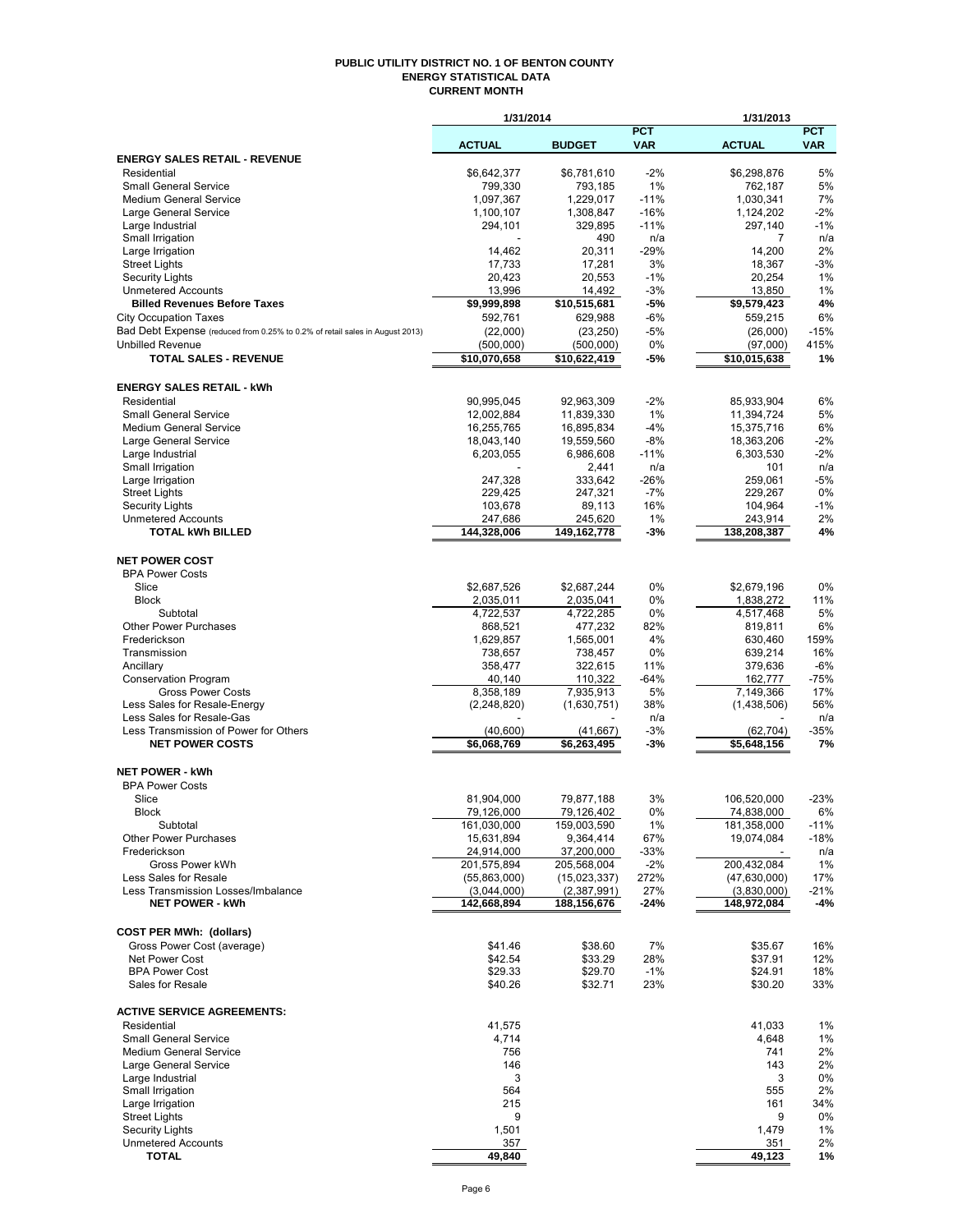## **PUBLIC UTILITY DISTRICT NO. 1 OF BENTON COUNTY KWH SALES MONTHLY ACTIVITY**

|                                       | January                  | February           | March              | April              | May                | June               | July               | August             | September          | October            | November           | December           | Total                     |
|---------------------------------------|--------------------------|--------------------|--------------------|--------------------|--------------------|--------------------|--------------------|--------------------|--------------------|--------------------|--------------------|--------------------|---------------------------|
| <b>Residential</b>                    |                          |                    |                    |                    |                    |                    |                    |                    |                    |                    |                    |                    |                           |
| 2010                                  | 90,401,297               | 62,193,032         | 53,340,924         | 52,167,129         | 41,358,640         | 36,991,324         | 46,276,194         | 56,798,929         | 45,223,487         | 39,318,660         | 47, 167, 407       | 83,538,257         | 654,775,280               |
| 2011                                  | 87,928,561               | 74,994,510         | 66,362,298         | 56,496,440         | 44,658,070         | 38,780,815         | 45,214,732         | 49,562,439         | 53,301,689         | 40,235,412         | 51,381,140         | 79,037,233         | 687,953,339               |
| 2012                                  | 88,212,383               | 80,652,978         | 57,019,446         | 49,435,721         | 40,022,618         | 41,521,205         | 46,830,893         | 57,987,360         | 50,232,442         | 36,528,055         | 52,822,005         | 66,753,204         | 668,018,310               |
| 2013                                  | 85,933,904               | 77,488,047         | 56,513,417         | 48,071,841         | 41,520,865         | 42,301,535         | 51,932,912         | 59,463,795         | 53,272,213         | 41,006,176         | 52,879,427         | 87,502,483         | 697,886,615               |
| 2014                                  | 90,995,045               |                    |                    |                    |                    |                    |                    |                    |                    |                    |                    |                    | 90,995,045                |
| <b>Small General Service</b>          |                          |                    |                    |                    |                    |                    |                    |                    |                    |                    |                    |                    |                           |
| 2010                                  | 11,298,796               | 9,359,091          | 8,325,664          | 8,910,446          | 8,119,117          | 9,131,977          | 9,264,244          | 11,772,305         | 9,928,289          | 8,493,299          | 7,952,158          | 10,927,613         | 113,482,999               |
| 2011                                  | 11,059,833               | 10,192,630         | 9,181,231          | 9,382,413          | 9,157,991          | 9,277,162          | 10,078,685         | 10,533,804         | 10,921,485         | 9,047,075          | 8,522,751          | 10,983,138         | 118,338,198               |
| 2012                                  | 11,620,253               | 11,081,244         | 8,731,569          | 8,613,151          | 9,186,607          | 9,378,977          | 10,247,220         | 11,671,124         | 11,202,911         | 8,464,869          | 9,293,606          | 9,929,524          | 119,421,055               |
| 2013<br>2014                          | 11,394,724<br>12,002,884 | 10,700,711         | 8,862,866          | 8,958,701          | 9,285,161          | 9,833,210          | 10,896,923         | 12,097,199         | 11,379,590         | 8,965,721          | 9,306,967          | 11,245,947         | 122,927,720<br>12,002,884 |
|                                       |                          |                    |                    |                    |                    |                    |                    |                    |                    |                    |                    |                    |                           |
| <b>Medium General Service</b><br>2010 | 14,902,921               | 13,314,190         | 12,537,015         | 13,120,661         | 12,944,989         | 14,180,341         | 14,246,821         | 16,794,209         | 14,755,524         | 14,240,649         | 13,708,861         | 16,121,462         | 170,867,643               |
| 2011                                  | 15,884,076               | 14,063,566         | 13,241,633         | 14,443,388         | 14,171,832         | 13,508,596         | 14,835,014         | 15,898,300         | 16,378,392         | 13,612,489         | 12,898,272         | 16,527,877         | 175,463,435               |
| 2012                                  | 15,995,754               | 14,843,947         | 12,863,785         | 13,464,357         | 13,553,914         | 14,103,136         | 14,973,817         | 16,437,847         | 16,513,370         | 14,079,820         | 14,709,116         | 14,459,816         | 175,998,679               |
| 2013                                  | 15,375,716               | 14,629,522         | 12,714,807         | 13,158,263         | 13,461,961         | 14,198,240         | 15,233,651         | 16,943,765         | 16, 157, 388       | 14,583,038         | 14,990,108         | 15,803,535         | 177,249,994               |
| 2014                                  | 16,255,765               |                    |                    |                    |                    |                    |                    |                    |                    |                    |                    |                    | 16,255,765                |
| <b>Large General Service</b>          |                          |                    |                    |                    |                    |                    |                    |                    |                    |                    |                    |                    |                           |
| 2010                                  | 19,010,500               | 17,541,520         | 16,854,980         | 18,160,760         | 16,381,580         | 17,513,200         | 17,387,620         | 20,804,880         | 19,173,218         | 20,426,577         | 16,918,637         | 18,512,888         | 218,686,360               |
| 2011                                  | 16,667,038               | 16,211,666         | 15,328,400         | 17,016,972         | 16,378,040         | 16,603,740         | 17,087,020         | 17,842,100         | 20,127,280         | 18,812,860         | 16,068,160         | 21,525,480         | 209,668,756               |
| 2012                                  | 17,752,480               | 17,246,280         | 15,614,938         | 17,276,652         | 17,948,285         | 17,269,044         | 17,262,035         | 20,169,040         | 19,875,000         | 19,266,300         | 20,172,401         | 17,524,790         | 217, 377, 245             |
| 2013<br>2014                          | 18,363,206<br>18,043,140 | 16,370,904         | 16,064,720         | 17,280,008         | 17,300,043         | 17,480,703         | 18,704,243         | 20,956,543         | 20,230,220         | 19,362,880         | 19,518,760         | 17,683,240         | 219,315,470<br>18,043,140 |
| Large Industrial                      |                          |                    |                    |                    |                    |                    |                    |                    |                    |                    |                    |                    |                           |
| 2010                                  | 6,226,555                | 2,227,330          | 5,627,800          | 5,390,705          | 4,714,640          | 4,859,035          | 5,872,735          | 6,107,230          | 3,465,780          | 1,323,980          | 3,398,080          | 6,150,790          | 55,364,660                |
| 2011                                  | 6,299,710                | 4,802,485          | 6,254,835          | 4,856,705          | 6,011,530          | 5,928,790          | 6,292,475          | 6,387,425          | 5,827,005          | 3,302,090          | 2,967,790          | 6,479,970          | 65,410,810                |
| 2012                                  | 6,484,220                | 5,701,260          | 6,243,370          | 6,036,840          | 5,596,185          | 5,463,635          | 5,815,140          | 6,333,690          | 4,362,805          | 6,313,930          | 6,307,555          | 5,916,535          | 70,575,165                |
| 2013                                  | 6,303,530                | 5,690,550          | 5,970,720          | 6,363,470          | 6,331,645          | 6,273,940          | 6,074,935          | 6,052,520          | 3,037,994          | 6,374,590          | 4,922,960          | 6,405,925          | 69,802,779                |
| 2014                                  | 6,203,055                |                    |                    |                    |                    |                    |                    |                    |                    |                    |                    |                    | 6,203,055                 |
| <b>Small Irrigation</b>               |                          |                    |                    |                    |                    |                    |                    |                    |                    |                    |                    |                    |                           |
| 2010                                  | 3,396                    | 2,521              | 483,824            | 1,399,009          | 1,838,477          | 1,849,940          | 2,883,755          | 2,863,673          | 2,013,784          | 1,060,170          | 19,954             | 27,645             | 14,446,148                |
| 2011                                  | 3,723                    | 2,907              | 337,065            | 903,922            | 1,753,860          | 2,125,131          | 2,842,380          | 3,157,391          | 2,260,605          | 1,098,718          | 113,937            | 6,895              | 14,606,534                |
| 2012                                  | 98                       | 8                  | 300,470            | 947,657            | 2,146,900          | 2,179,098          | 3,052,837          | 3,270,042          | 2,207,181          | 1,058,286          | 2,284              | $\overline{7}$     | 15,164,868                |
| 2013<br>2014                          | 101                      |                    | 480,748            | 1,347,003          | 2,288,143          | 2,390,103          | 3,152,789          | 2,941,397          | 1,826,383          | 742,890            | 41,696             | 30                 | 15,211,283                |
| Large Irrigation                      |                          |                    |                    |                    |                    |                    |                    |                    |                    |                    |                    |                    |                           |
| 2010                                  | 251,961                  | 245,201            | 14,015,664         | 30,160,039         | 44,624,155         | 62,095,079         | 92,003,942         | 70,557,508         | 25,081,761         | 13,694,765         | 3,529,354          | 615,864            | 356,875,293               |
| 2011                                  | 58,069                   | 431,210            | 4,512,419          | 21,126,273         | 36,909,547         | 72,058,616         | 86,862,127         | 84,616,557         | 40,855,201         | 14,327,819         | 5,400,066          | 234,854            | 367,392,758               |
| 2012                                  | 527,285                  | 661,067            | 6,815,749          | 22,601,004         | 63,674,660         | 58,919,819         | 83,415,022         | 75,956,400         | 37,124,484         | 18,674,352         | 1,931,662          | 271,944            | 370,573,448               |
| 2013                                  | 259,061                  | 415,476            | 10,346,643         | 24,726,514         | 62,939,428         | 75,510,554         | 97,242,342         | 66,591,892         | 27,504,705         | 18,933,975         | 5,069,220          | (2, 131, 722)      | 387,408,088               |
| 2014                                  | 247,328                  |                    |                    |                    |                    |                    |                    |                    |                    |                    |                    |                    | 247,328                   |
| <b>Street Lights</b>                  |                          |                    |                    |                    |                    |                    |                    |                    |                    |                    |                    |                    |                           |
| 2010                                  | 359,359                  | 359,449            | 360,313            | 361,789            | 361,879            | 362,059            | 362,059            | 362,131            | 362,059            | 362,419            | 362,383            | 363,535            | 4,339,434                 |
| 2011<br>2012                          | 447,437                  | 447,617            | 447,617            | 447,905            | 447,905            | 471,089            | 471,071            | 469,991            | 469,991            | 470,063            | 470,675            | 470,680            | 5,532,041                 |
| 2013                                  | 432,872<br>229,267       | 432,872<br>229,267 | 398,337<br>229,161 | 356,249<br>229,161 | 346,935<br>229,161 | 339,628<br>229,161 | 339,628<br>229,161 | 327,569<br>229,209 | 309,982<br>229,209 | 300,873<br>229,245 | 285,170<br>229,395 | 266,257<br>229,425 | 4,136,372<br>2,750,822    |
| 2014                                  | 229,425                  |                    |                    |                    |                    |                    |                    |                    |                    |                    |                    |                    | 229,425                   |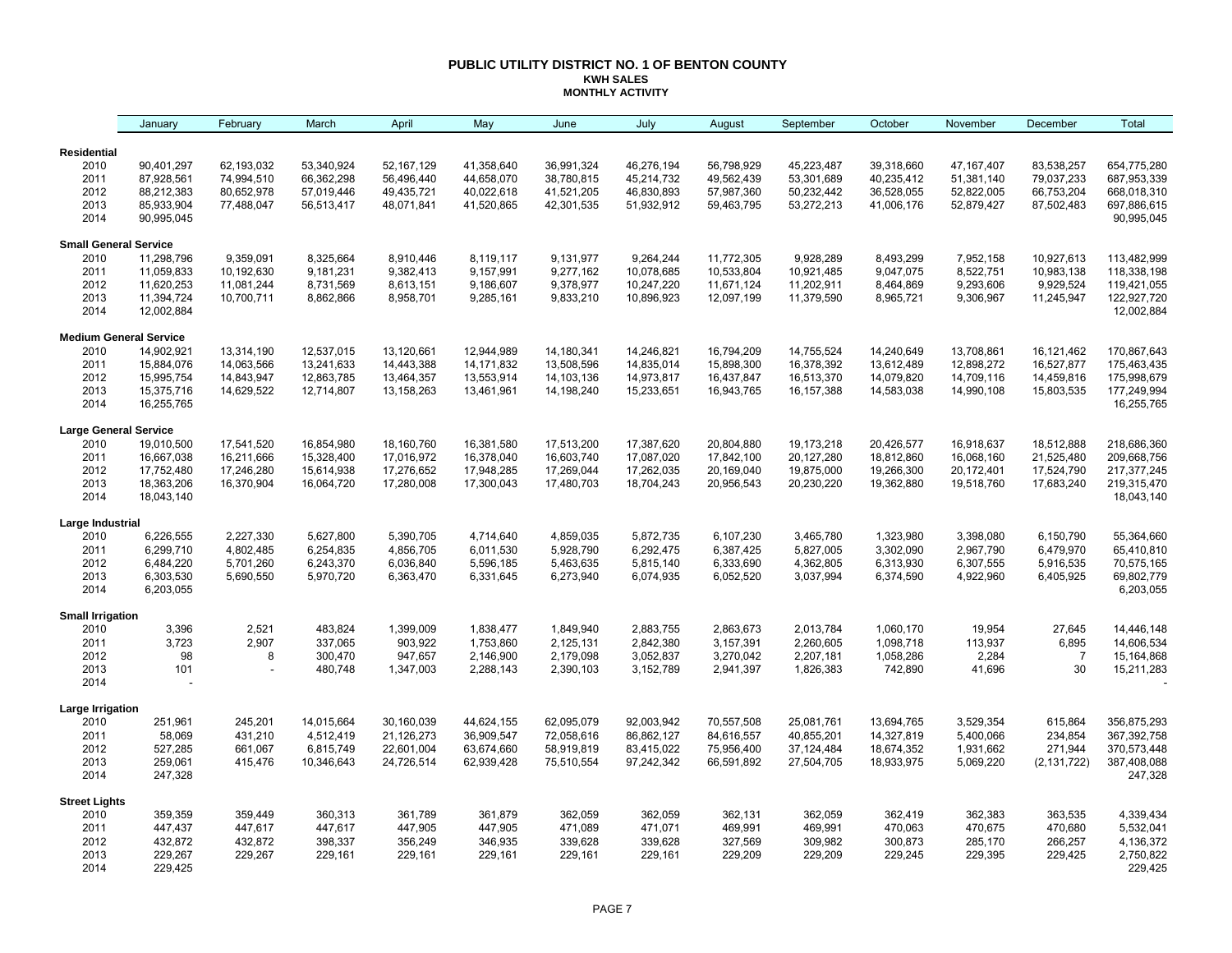## **PUBLIC UTILITY DISTRICT NO. 1 OF BENTON COUNTY KWH SALES MONTHLY ACTIVITY**

|                        | January     | February    | March       | April       | May         | June        | July        | August      | September     | October     | November    | December    | Total        |
|------------------------|-------------|-------------|-------------|-------------|-------------|-------------|-------------|-------------|---------------|-------------|-------------|-------------|--------------|
| <b>Security Lights</b> |             |             |             |             |             |             |             |             |               |             |             |             |              |
| 2010                   | 87,282      | 87,282      | 87,219      | 89,442      | 89,370      | 89,334      | 89,406      | 89,082      | 89,298        | 90,144      | 90,252      | 90,369      | 1,068,480    |
| 2011                   | 90,387      | 90,567      | 90,675      | 90,675      | 90,747      | 91,323      | 90,855      | 90,207      | 90,315        | 90,315      | 90,315      | 90,459      | 1,086,840    |
| 2012                   | 90,387      | 90,459      | 90,387      | 90,423      | 90,135      | 90,099      | 90,135      | 90,135      | 90,135        | 90,873      | 90,765      | 89,811      | 1,083,744    |
| 2013                   | 104,964     | 104,964     | 105,351     | 105,258     | 105,222     | 105,163     | 105,163     | 104,948     | 104,561       | 104,346     | 103,807     | 103,678     | 1,257,425    |
| 2014                   | 103,678     |             |             |             |             |             |             |             |               |             |             |             | 103,678      |
| <b>Unmetered</b>       |             |             |             |             |             |             |             |             |               |             |             |             |              |
| 2010                   | 240,695     | 240,695     | 240,695     | 240,695     | 240,821     | 241,945     | 241,945     | 241,945     | 238,908       | 241,024     | 243,193     | 243,193     | 2,895,754    |
| 2011                   | 243,193     | 243,193     | 243,193     | 243,193     | 242,209     | 242,209     | 242,324     | 242,154     | 242,154       | 242,154     | 241,579     | 241,464     | 2,909,019    |
| 2012                   | 241,464     | 241,464     | 244,466     | 244,466     | 244,466     | 244,472     | 244,472     | 244,472     | 244,472       | 244,472     | 244,472     | 244,472     | 2,927,630    |
| 2013                   | 243,914     | 245,210     | 246,506     | 246,506     | 247,676     | 247,676     | 247,676     | 247,676     | 247,676       | 247,676     | 247,676     | 247,686     | 2,963,554    |
| 2014                   | 247,686     |             |             |             |             |             |             |             |               |             |             |             | 247,686      |
| <b>Total</b>           |             |             |             |             |             |             |             |             |               |             |             |             |              |
| 2010                   | 142,782,762 | 105,570,311 | 111,874,098 | 130,000,675 | 130,673,668 | 147,314,234 | 188,628,721 | 186,391,892 | 120,332,108   | 99,251,687  | 93,390,279  | 136,591,616 | ,592,802,051 |
| 2011                   | 138,682,027 | 121,480,351 | 115,999,366 | 125,007,886 | 129,821,731 | 159,087,471 | 184,016,683 | 188,800,368 | 150,474,117   | 101,238,995 | 98,154,685  | 135,598,050 | ,648,361,730 |
| 2012                   | 141,357,196 | 130,951,579 | 108,322,517 | 119,066,520 | 152,810,705 | 149,509,113 | 182,271,199 | 192,487,679 | 142, 162, 782 | 105,021,830 | 105,859,036 | 115,456,360 | 645,276,516  |
| 2013                   | 138,208,387 | 125,874,651 | 111,534,939 | 120,486,725 | 153,709,305 | 168,570,285 | 203,819,795 | 185,628,944 | 133,989,939   | 110,550,537 | 107,310,016 | 137,090,227 | 696,773,750  |
| 2014                   | 144,328,006 |             |             |             |             |             |             |             |               |             |             |             | 144,328,006  |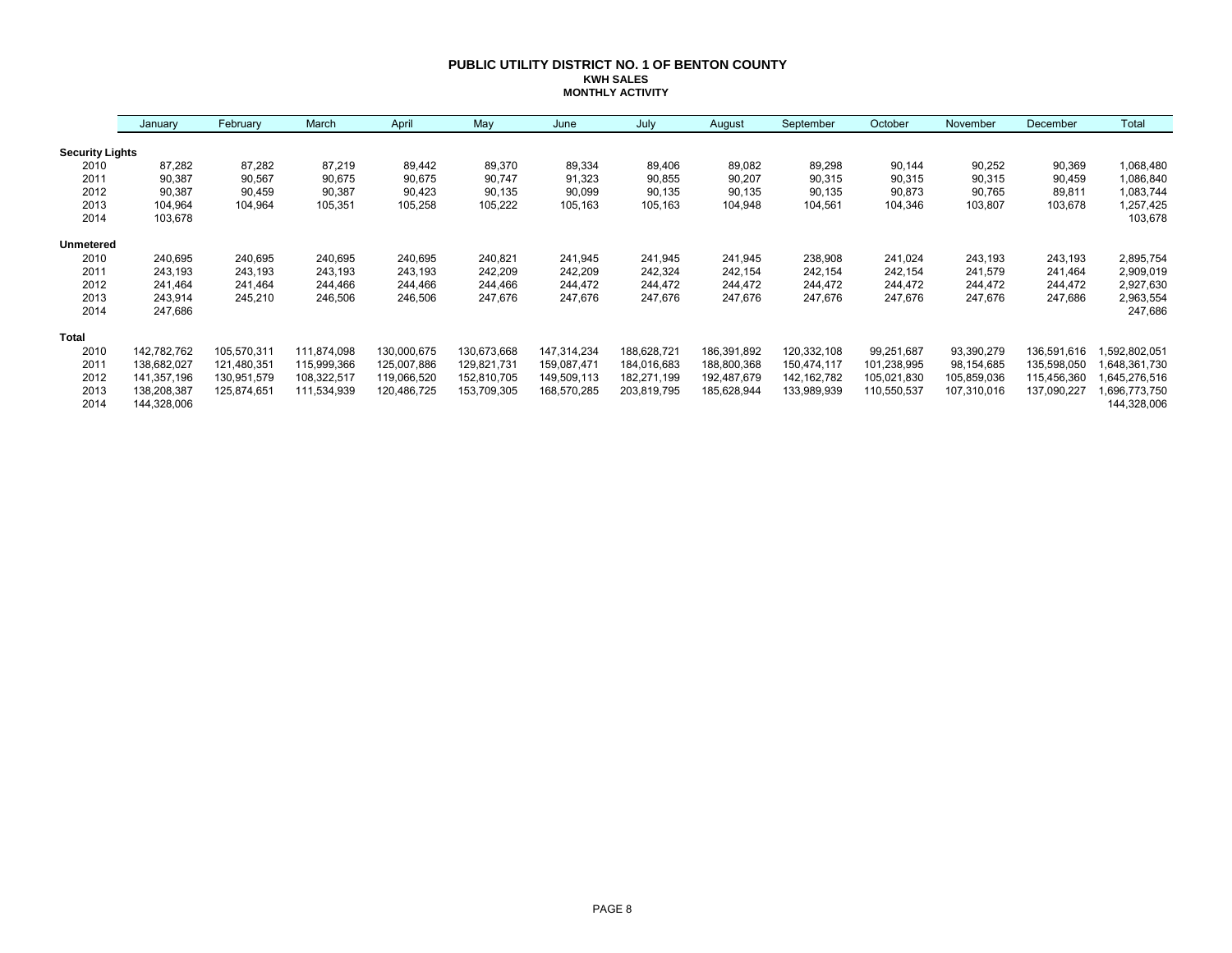## **PUBLIC UTILITY DISTRICT NO. 1 OF BENTON COUNTY CAPITAL ADDITIONS AND RETIREMENTS CURRENT MONTH**

|                                                | <b>BALANCE</b> |                          |                          | <b>BALANCE</b> |
|------------------------------------------------|----------------|--------------------------|--------------------------|----------------|
|                                                | 12/31/2013     | <b>ADDITIONS</b>         | <b>RETIREMENTS</b>       | 1/31/2014      |
| <b>INTANGIBLE PLANT:</b>                       |                |                          |                          |                |
| Organizations                                  | \$28,379       | \$0                      | \$0                      | \$28,379       |
| Franchises & Consents                          | 10,022         |                          |                          | 10,022         |
| Miscellaneous & Intangible Plant               | 29,078         | $\overline{\phantom{a}}$ | $\overline{\phantom{a}}$ | 29,078         |
| <b>TOTAL</b>                                   | 67,480         | $\blacksquare$           |                          | 67,480         |
|                                                |                |                          |                          |                |
| <b>GENERATION PLANT:</b><br>Land & Land Rights |                |                          |                          |                |
| Structures & Improvements                      | 1,141,911      |                          |                          | 1,141,911      |
| <b>Fuel Holders &amp; Accessories</b>          |                |                          |                          |                |
| <b>Other Electric Generation</b>               | 261,940        |                          |                          | 261,940        |
| <b>Accessory Electric Equipment</b>            |                |                          |                          |                |
| Miscellaneous Power Plant Equipment            |                | $\overline{\phantom{a}}$ |                          |                |
| <b>TOTAL</b>                                   | 1,403,851      | $\blacksquare$           |                          | 1,403,851      |
| <b>TRANSMISSION PLANT:</b>                     |                |                          |                          |                |
| Land & Land Rights                             | 156,400        |                          |                          | 156,400        |
| Clearing Land & Right Of Ways                  | 25,544         |                          |                          | 25,544         |
| <b>Transmission Station Equipment</b>          | 832,047        |                          |                          | 832,047        |
| <b>Towers &amp; Fixtures</b>                   |                |                          |                          |                |
| Poles & Fixtures                               | 3,974,101      |                          |                          | 3,974,101      |
| <b>Overhead Conductor &amp; Devices</b>        | 2,998,696      |                          |                          | 2,998,696      |
| <b>TOTAL</b>                                   | 7,986,788      |                          |                          | 7,986,788      |
| <b>DISTRIBUTION PLANT:</b>                     |                |                          |                          |                |
| Land & Land Rights                             | 1,584,574      | 1,678                    |                          | 1,586,252      |
| Structures & Improvements                      | 290,439        |                          |                          | 290,439        |
| <b>Station Equipment</b>                       | 34,955,311     | 16,050                   |                          | 34,971,360     |
| Poles, Towers & Fixtures                       | 18,384,633     | 6,347                    | (1,738)                  | 18,389,242     |
| Overhead Conductor & Devices                   | 11,467,439     | 2,347                    |                          | 11,469,786     |
| <b>Underground Conduit</b>                     | 30,654,243     | 44,252                   | (5,899)                  | 30,692,596     |
| Underground Conductor & Devices                | 39,542,205     | 109,509                  | (142, 839)               | 39,508,875     |
| <b>Line Transformers</b>                       | 27,002,813     | 18,784                   |                          | 27,021,597     |
| Services-Overhead                              | 2,837,672      | 5,473                    | (857)                    | 2,842,288      |
| Services-Underground                           | 17,537,463     | 48,196                   | (3, 442)                 | 17,582,217     |
| <b>Meters</b>                                  | 10,065,338     | 6,639                    | $\overline{\phantom{a}}$ | 10,071,977     |
| Security Lighting                              | 877,500        | 663                      | (580)                    | 877,584        |
| <b>Street Lighting</b>                         | 792,750        |                          |                          | 792,750        |
| <b>SCADA System</b>                            | 1,906,860      | 272                      |                          | 1,907,132      |
| <b>TOTAL</b>                                   | 197,899,240    | 260,210                  | (155, 355)               | 198,004,095    |
| <b>GENERAL PLANT:</b>                          |                |                          |                          |                |
| Land & Land Rights                             | 1,130,759      |                          |                          | 1,130,759      |
| Structures & Improvements                      | 18,194,199     |                          |                          | 18,194,199     |
| Information Systems & Technology               | 15,348,585     | 26,820                   |                          | 15,375,405     |
| <b>Transportation Equipment</b>                | 6,977,704      |                          |                          | 6,977,704      |
| <b>Stores Equipment</b>                        | 54,108         |                          |                          | 54,108         |
| Tools, Shop & Garage Equipment                 | 443,369        |                          |                          | 443,369        |
| Laboratory Equipment                           | 519,429        |                          |                          | 519,429        |
| <b>Communication Equipment</b>                 | 2,400,115      |                          |                          | 2,400,115      |
| <b>Broadband Equipment</b>                     | 14,730,649     | 346,148                  | (22, 435)                | 15,054,362     |
| Miscellaneous Equipment                        | 1,120,461      |                          |                          | 1,120,461      |
| <b>Other Capitalized Costs</b>                 | 9,519,368      | 8,704                    |                          | 9,528,072      |
| <b>TOTAL</b>                                   | 70,438,747     | 381,672                  | (22, 435)                | 70,797,983     |
| TOTAL ELECTRIC PLANT ACCOUNTS                  | 277,796,105    | 641,882                  | (177, 790)               | 278,260,197    |
| <b>PLANT HELD FOR FUTURE USE</b>               | 388,589        |                          |                          | 388,589        |
| <b>CONSTRUCTION WORK IN PROGRESS</b>           | 2,958,673      | (2, 206)                 |                          | 2,956,467      |
| <b>TOTAL CAPITAL</b>                           | \$281,143,367  | \$639,676                | (\$177,790)              | \$281,605,253  |
|                                                |                |                          |                          |                |

**\$1,222,236 Budget**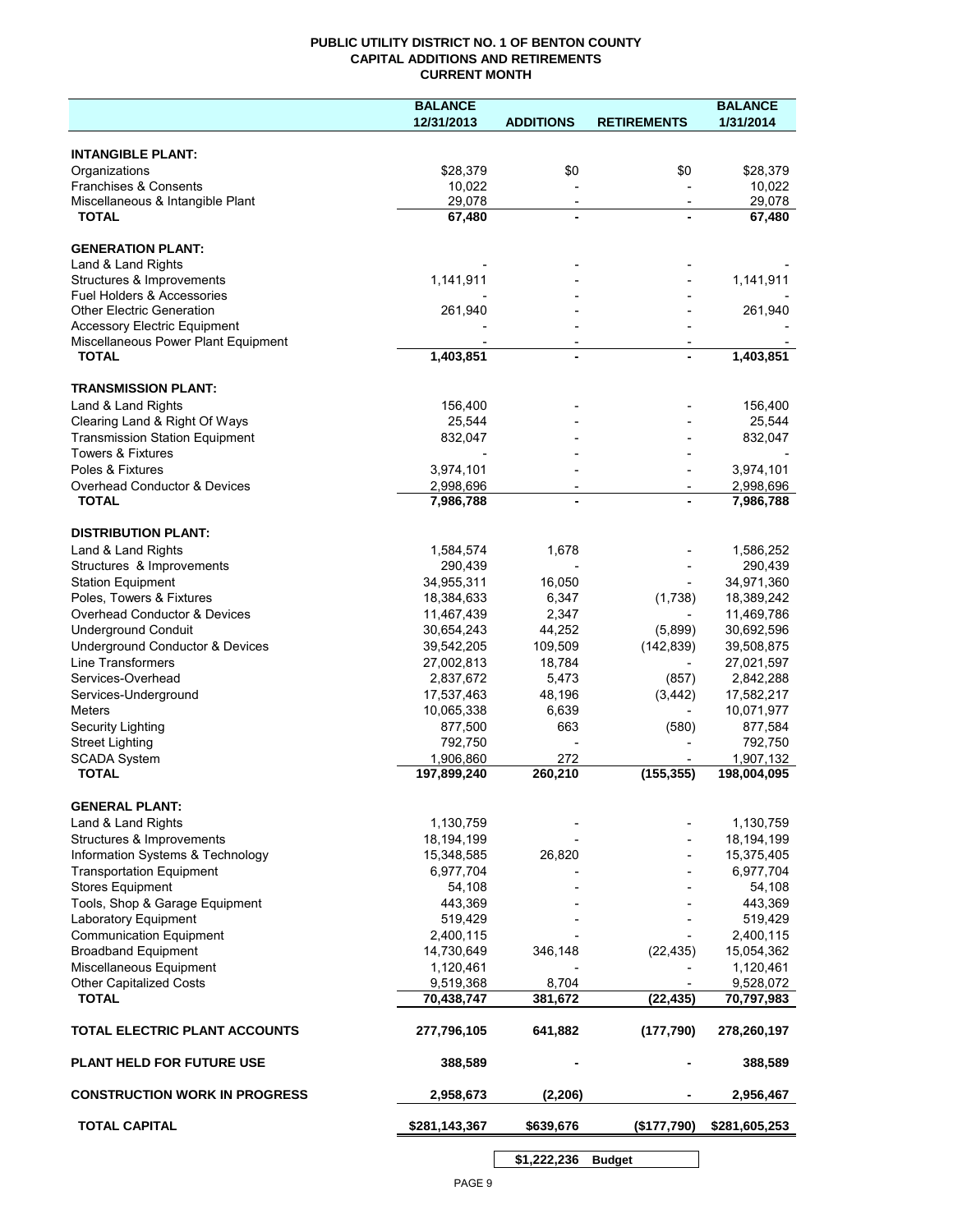## **PUBLIC UTILITY DISTRICT NO. 1 OF BENTON COUNTY STATEMENT OF CASH FLOWS**

|                                                                                              | <b>YTD</b><br>01/31/2014     | <b>Monthly</b><br>01/31/2014   |
|----------------------------------------------------------------------------------------------|------------------------------|--------------------------------|
|                                                                                              |                              |                                |
| <b>CASH FLOWS FROM OPERATING ACTIVITIES</b>                                                  |                              |                                |
| Cash Received from Customers and Counterparties<br>Cash Paid to Suppliers and Counterparties | \$13,720,315<br>(12,948,848) | \$13,720,315<br>(24, 376, 994) |
| Cash Paid to Employees                                                                       | (1,411,533)                  | (1,411,533)                    |
| <b>Taxes Paid</b>                                                                            | (549, 179)                   | (549, 179)                     |
| <b>Net Cash Provided by Operating Activities</b>                                             | (1, 189, 245)                | (\$12,617,391)                 |
|                                                                                              |                              |                                |
| <b>CASH FLOWS FROM NONCAPITAL FINANCING ACTIVITIES</b>                                       |                              |                                |
| Other Interest Expense                                                                       |                              |                                |
| Net Cash Provided by Noncapital Financing Activities                                         |                              |                                |
| <b>CASH FLOWS FROM CAPITAL AND RELATED FINANCING ACTIVITIES</b>                              |                              |                                |
| <b>Acquisition of Capital Assets</b>                                                         | (646, 481)                   | (646, 481)                     |
| Proceeds from Sale of Revenue Bonds                                                          |                              |                                |
| Cash Defeasance Principal and Interest                                                       |                              |                                |
| <b>Bond Principal Paid</b><br><b>Bond Interest Paid</b>                                      |                              |                                |
| <b>Capital Contributions</b>                                                                 | 21,246                       | 21,246                         |
| Sale of Assets                                                                               | 2,673                        | 2,673                          |
| Net Cash Used by Capital and Related Financing Activities                                    | (622, 562)                   | (\$622,562)                    |
| <b>CASH FLOWS FROM INVESTING ACTIVITIES</b>                                                  |                              |                                |
| Interest Income                                                                              | 2,275                        | 2,275                          |
| Proceeds from Sale of Investments                                                            |                              |                                |
| Purchase of Investments                                                                      |                              |                                |
| Joint Venture Net Revenue (Expense)                                                          |                              |                                |
| Net Cash Provided (Used) by Investing Activities                                             | 2,275                        | \$2,275                        |
| <b>NET INCREASE (DECREASE) IN CASH</b>                                                       | (1,809,532)                  | (\$13,237,678)                 |
| <b>CASH BALANCE, BEGINNING</b>                                                               | \$18,540,994                 | 18,540,994                     |
| <b>CASH BALANCE, ENDING</b>                                                                  | \$16,731,462                 | 5,303,316                      |
|                                                                                              |                              |                                |
| RECONCILIATION OF NET OPERATING INCOME TO NET                                                |                              |                                |
| <b>CASH PROVIDED BY OPERATING ACTIVITIES</b>                                                 |                              |                                |
| <b>Net Operating Revenues</b>                                                                | \$619,499                    | \$619,499                      |
| Adjustments to reconcile net operating income to net cash                                    |                              |                                |
| provided by operating activities:                                                            |                              |                                |
| Depreciation & Amortization                                                                  | 1,148,133                    | 1,148,133                      |
| <b>Unbilled Revenues</b>                                                                     | 500,000                      | 500,000                        |
| Misellaneous Other Revenue & Receipts                                                        | 16,329                       | 16,329                         |
| Decrease (Increase) in Accounts Receivable<br>Decrease (Increase) in BPA Prepay Receivable   | 253,385<br>50,000            | (9, 263, 957)<br>(8,800,000)   |
| Decrease (Increase) in Inventories                                                           | 100,134                      | (4,984,709)                    |
| Decrease (Increase) in Prepaid Expenses                                                      | (355, 904)                   | (524, 532)                     |
| Decrease (Increase) in Wholesale Power Receivable                                            | (325, 150)                   | (1,833,035)                    |
| Decrease (Increase) in Miscellaneous Assets                                                  | (112, 111)                   | (202, 873)                     |
| Decrease (Increase) in Prepaid Expenses and Other Charges                                    | 48,200                       | (8, 280, 802)                  |
| Decrease (Increase) in Deferred Derivative Outflows                                          | 140,639                      | (970, 936)                     |
| Increase (Decrease) in Deferred Derivative Inflows                                           |                              | 279,135                        |
| Increase (Decrease) in Warrants Outstanding                                                  | (44, 488)                    | 273,898                        |
| Increase (Decrease) in Accounts Payable                                                      | (3,395,108)                  | 8,030,162                      |
| Increase (Decrease) in Accrued Taxes Payable                                                 | 681,974                      | 3,580,824                      |
| Increase (Decrease) in Customer Deposits                                                     | 7,013                        | 1,328,631                      |
| Increase (Decrease) in BPA Prepay Incentive Credit                                           | (13, 438)                    | 2,365,119                      |
| Increase (Decrease) in Other Current Liabilities                                             | (10, 333)                    | 1,089,365                      |
| Increase (Decrease) in Other Credits                                                         | (498, 019)                   | 3,012,358                      |
| Net Cash Provided by (Used for) Operating Activities                                         | (\$1,189,245)                | (\$12,617,391)                 |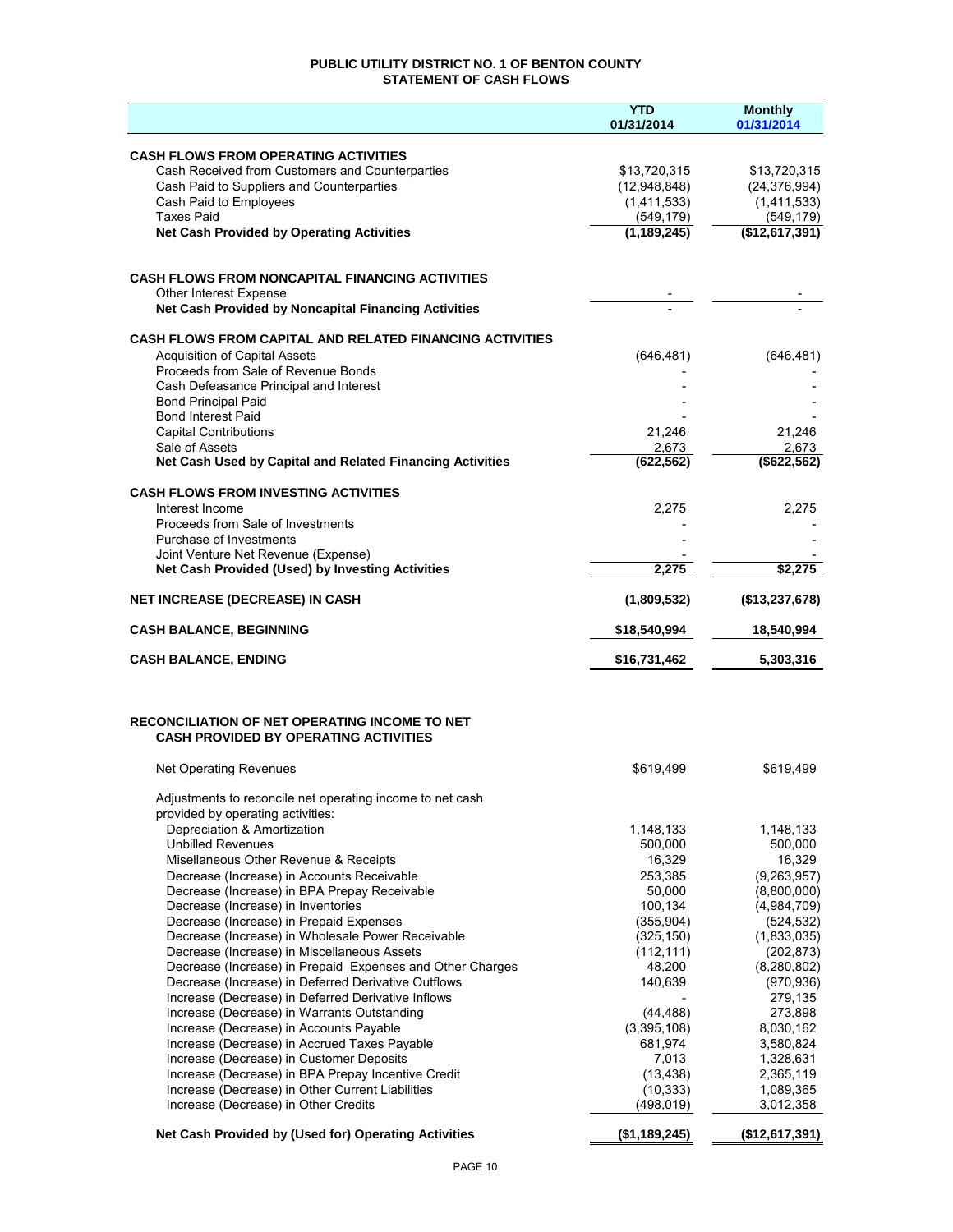## **PUBLIC UTILITY DISTRICT NO. 1 OF BENTON COUNTY WEATHER STATISTICS January 31, 2014**



|        | <b>Average Precipitation</b> |      |       |       |      |      |      |      |      |      |      |      |        |
|--------|------------------------------|------|-------|-------|------|------|------|------|------|------|------|------|--------|
| Year   | Jan                          | Feb  | March | April | Mav  | June | July | Aug  | Sept | Oct  | Nov  | Dec  | Annual |
| Normal | 0.94                         | 0.70 | 0.57  | 0.55  | 0.51 | 0.51 | 0.23 | 0.18 | 0.31 | 0.49 | 0.95 | 1.20 | 7.14   |
| 2014   | 0.37                         |      |       |       |      |      |      |      |      |      |      |      | 0.37   |
| 2013   | 0.16                         | 0.09 | 0.39  | 0.30  | .60  | .36  | 0.01 | 0.24 | 0.42 | 0.38 | 0.36 | 0.07 | 5.38   |

2013 | 29.8 | 39.0 | 46.4 | 53.6 | 63.2 | 69.8 | 80.7 | 77.7 | 69.3 | 52.5 | 38.4 | 26.9 | 53.9



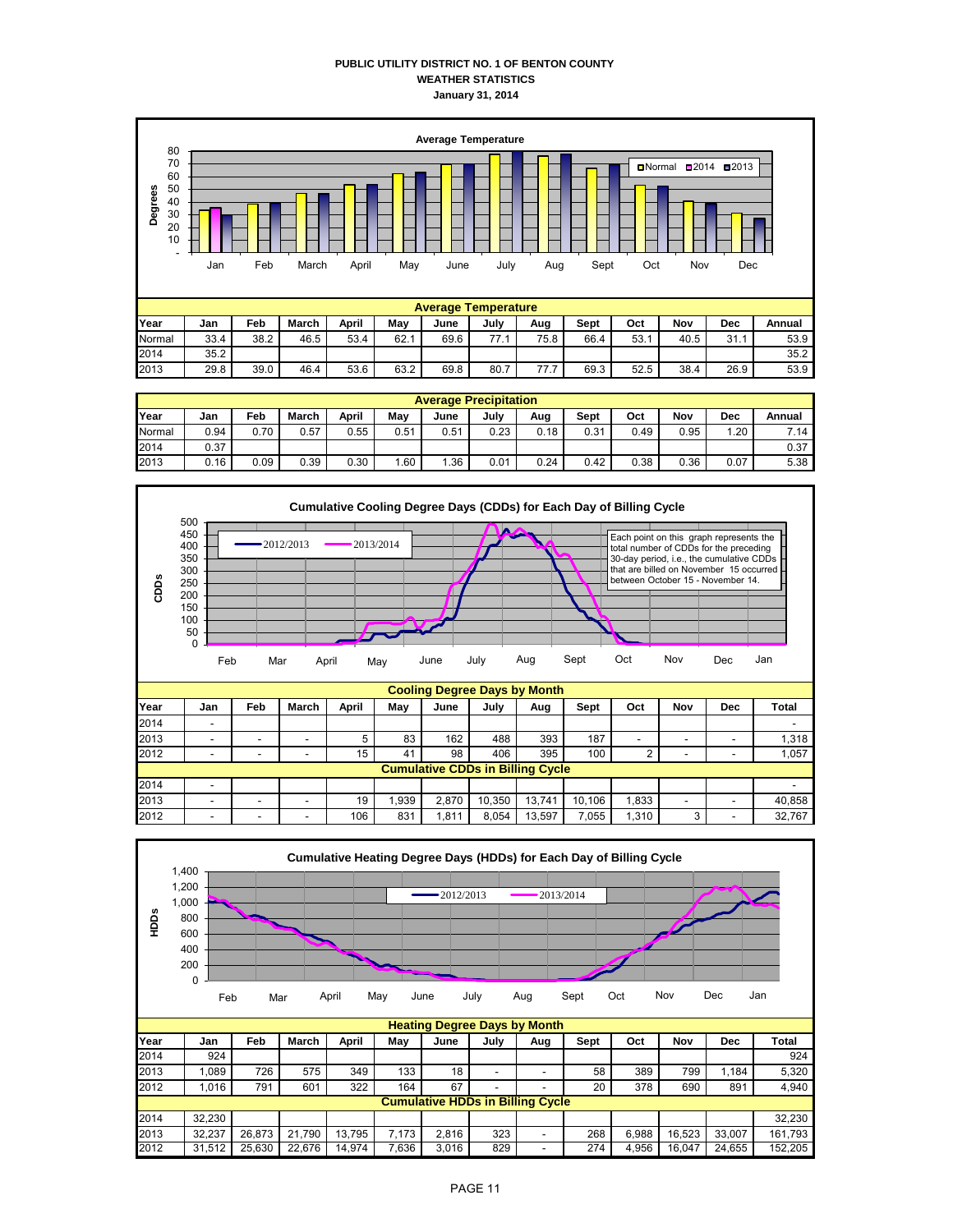#### **PUBLIC UTILITY DISTRICT NO. 1 OF BENTON COUNTY BROADBAND SUMMARY**

## *January Highlights*

KNDU switched Retail Service Providers, renewed their contract for 5 year term and upgraded to 250Mbps/diverse route out of Tri Cities. City of Kennewick has a new Internet Port at their City Hall location. Desert Winds Wireless has a new 250Mbps connection on a 5 year term from Badger Mt to NoaNet Franklin POP.

Tri City County Health and Tri City Cancer Center upgraded to 10Mbps. Miller Mertan and Spanner upgraded from 5Mbps to 10Mbps and Zirkle Fruit in Prosser upgraded to 50Mbps. Ben Franklin Transit switched Retail Service Providers and renewed their contract for another 1 year term. Benton County upgraded 8 of their locations and renewed for a 3 year term. OWT upgraded Benton City Clinic, Prosser Memorial Hospital, Yakima Farm Workers Clinic and Tri City Radiology to 10Mbps at each location. Kennewick Vision Clinic upgraded to 10Mbps as did Forsythe Sattelite.

PNNL disconnected their connection at the Toyota Center. Ben Franklin Health disconnected their Prosser Office.

|                                                                                                                                    | ACTUALS                  |                       |        |              |              |            |      |      |               |             |     |            |            |            |                                  |                        |
|------------------------------------------------------------------------------------------------------------------------------------|--------------------------|-----------------------|--------|--------------|--------------|------------|------|------|---------------|-------------|-----|------------|------------|------------|----------------------------------|------------------------|
|                                                                                                                                    | 2014 Budget              | Jan                   | Feb    | <b>March</b> | <b>April</b> | <b>May</b> | June | July | <b>August</b> | <b>Sept</b> | Oct | <b>Nov</b> | <b>Dec</b> | <b>YTD</b> | <b>Budget</b><br><b>Variance</b> | Inception<br>to Date   |
| <b>OPERATING REVENUES</b>                                                                                                          |                          |                       |        |              |              |            |      |      |               |             |     |            |            |            |                                  |                        |
| Ethernet                                                                                                                           | 1,173,081                | \$144,113             |        |              |              |            |      |      |               |             |     |            |            | \$144,113  | 1,028,968                        |                        |
| <b>TDM</b>                                                                                                                         | 148,184                  | 12,190                |        |              |              |            |      |      |               |             |     |            |            | \$12,190   | 135,994                          |                        |
| Wireless                                                                                                                           | $\blacksquare$           | 39                    |        |              |              |            |      |      |               |             |     |            |            | \$39       | (39)                             |                        |
| Co-Location                                                                                                                        | $\blacksquare$           | $\sim$                |        |              |              |            |      |      |               |             |     |            |            | \$0        |                                  |                        |
| Internet Transport Service                                                                                                         | 300,943                  | 19,040                |        |              |              |            |      |      |               |             |     |            |            | \$19,040   | 281,903                          |                        |
| <b>Fixed Wireless</b>                                                                                                              | 120,400                  | 8,543                 |        |              |              |            |      |      |               |             |     |            |            | \$8,543    | 111,857                          |                        |
| Broadband Revenue - Other                                                                                                          | 237,729                  | 22,148                |        |              |              |            |      |      |               |             |     |            |            | \$22,148   | 215,582                          |                        |
| Subtotal                                                                                                                           | 1,980,337                | 206,073               | $\sim$ |              |              |            |      |      |               |             |     |            |            | \$206,073  |                                  |                        |
| NoaNet Maintenance Revenue                                                                                                         | $\blacksquare$           |                       |        |              |              |            |      |      |               |             |     |            |            | \$0        |                                  |                        |
| <b>Bad Debt Expense</b>                                                                                                            |                          |                       |        |              |              |            |      |      |               |             |     |            |            | \$0        |                                  |                        |
| <b>Total Operating Revenues</b>                                                                                                    | 1,980,337                | 206,073               |        |              |              |            |      |      |               |             |     |            |            | \$206,073  | 1,774,264                        | 10,188,430             |
| <b>OPERATING EXPENSES</b>                                                                                                          |                          |                       |        |              |              |            |      |      |               |             |     |            |            |            |                                  |                        |
| Marketing & Business Development                                                                                                   | $\blacksquare$           |                       |        |              |              |            |      |      |               |             |     |            |            | \$0        |                                  |                        |
| <b>General Expenses</b>                                                                                                            | 398,079                  | 9,692                 |        |              |              |            |      |      |               |             |     |            |            | \$9,692    | 388,387                          |                        |
| Other Maintenance                                                                                                                  | 45,000                   | 2,448                 |        |              |              |            |      |      |               |             |     |            |            | \$2,448    | 42,552                           |                        |
| NOC Maintenance                                                                                                                    | 302,942                  | (228)                 |        |              |              |            |      |      |               |             |     |            |            | (\$228)    | 303,170                          |                        |
| Wireless Maintenance                                                                                                               | $\overline{a}$           | 1,696                 |        |              |              |            |      |      |               |             |     |            |            | \$1,696    | (1,696)                          |                        |
| Subtotal                                                                                                                           | 746,021                  | 13,608                |        |              |              |            |      |      |               |             |     |            |            | \$13,608   | 732,413                          | 6,878,677              |
| NoaNet Maintenance Expense                                                                                                         | $\overline{\phantom{a}}$ |                       |        |              |              |            |      |      |               |             |     |            |            | \$0        | $\blacksquare$                   |                        |
| Depreciation                                                                                                                       | 880,006                  | 99,634                |        |              |              |            |      |      |               |             |     |            |            | \$99,634   | 780,372                          | 6,964,119              |
| <b>Total Operating Expenses</b>                                                                                                    | 1,626,027                | 113,242               |        |              |              |            |      |      |               |             |     |            |            | \$113,242  | 1,512,785                        | 13,842,796             |
| <b>OPERATING INCOME (LOSS)</b>                                                                                                     | 354,310                  | 92,831                |        |              |              |            |      |      |               |             |     |            |            | \$92,831   | (261, 479)                       | (3,654,366)            |
| <b>NONOPERATING REVENUES &amp; EXPENSES</b><br>Internal Interest due to Power Business Unit <sup>(1)</sup><br><b>Grant Revenue</b> | (190, 163)               | (32, 291)             |        |              |              |            |      |      |               |             |     |            |            | (\$32,291) | 157,872                          | (5,023,832)<br>215,000 |
| <b>CAPITAL CONTRIBUTIONS</b>                                                                                                       | 10,000                   | 736                   |        |              |              |            |      |      |               |             |     |            |            | \$736      | (9, 264)                         | 3,864,560              |
| INTERNAL NET INCOME (LOSS)                                                                                                         | \$174,147                | \$61,276              | \$0    | \$0          | \$0          | \$0        | \$0  | \$0  | \$0           | \$0         | \$0 | \$0        |            | \$61,276   | (\$112,871)                      | ( \$4,598,638)         |
| <b>NOANET COSTS</b>                                                                                                                |                          |                       |        |              |              |            |      |      |               |             |     |            |            |            |                                  |                        |
| <b>Member Assessments</b>                                                                                                          | \$0                      | \$0                   |        |              |              |            |      |      |               |             |     |            |            | \$0        |                                  | \$3,159,092            |
| Membership Support                                                                                                                 | \$0                      | 392                   |        |              |              |            |      |      |               |             |     |            |            | \$392      |                                  | 92,673                 |
|                                                                                                                                    |                          |                       |        |              |              |            |      |      |               |             |     |            |            |            |                                  |                        |
| <b>Total NoaNet Costs</b>                                                                                                          | \$0                      | \$392                 | \$0    | \$0          | \$0          | \$0        | \$0  | \$0  | \$0           | \$0         | \$0 | \$0        | \$0        | \$392      | (\$392)                          | \$3,251,765            |
| <b>CAPITAL EXPENDITURES</b>                                                                                                        | \$889,553                | \$37,061              |        |              |              |            |      |      |               |             |     |            |            | \$37,061   | \$852,492                        | \$15,557,068           |
| NET CASH (TO)/FROM BROADBAND <sup>(2)</sup>                                                                                        |                          | (\$354,763) \$155,748 | \$0    | \$0          | \$0          | \$0        | \$0  | \$0  | \$0           | \$0         | \$0 | \$0        |            | \$155,748  |                                  | (\$11,419,520)         |

(1) Internal interest budget is estimated based on cash flow projections (an interest rate of 3.6% is being used).

(2) Includes excess of revenues over operating costs, capital expenditures and NoaNet assessments; excludes depreciation and internal interest to Electric System